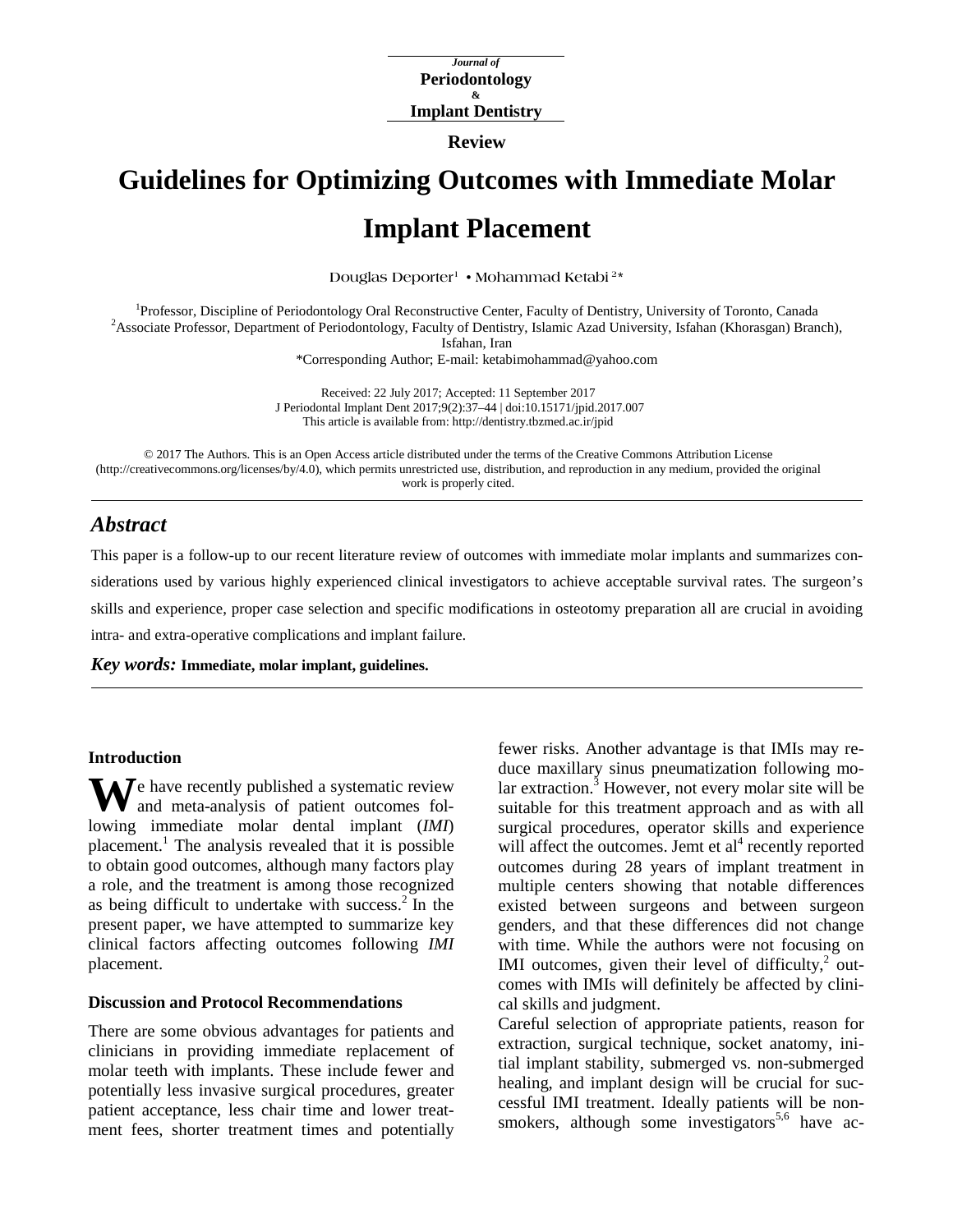cepted patients who smoked  $\leq 10$  cigarettes/day, while others<sup>7,8</sup> placed no restriction on smokers. Nevertheless, smoking is generally considered to be a key risk factor for implant complications/failure,<sup>9</sup> especially with immediate molar implants, if the patient smokes  $>10$  cigarettes/day  $(x10$  increased failure over non-smokers)<sup>10</sup> so that novices planning to use IMIs would be advised to limit their attempts to confirmed non-smokers.<sup>11</sup> Other contraindications include history of head and neck radiation in the previous 12 to 24 months, uncontrolled diabetes, use of anti-resorptive<sup>12</sup> or RANK ligand inhibiting<sup>13</sup> drugs and parafunctional habits such as bruxism.

## *Reason for tooth extraction*

The reason for tooth extraction may play a role in IMI outcomes. Accordingly, the majority of IMI clinical trials did not include molars lost to chronic severe periodontitis (or aggressive periodontitis) or to apical pathology. <sup>1</sup> It should be pointed out, however, that there is some evidence that periapical infection and associated large bone defects may not be an absolute contraindication for immediate implantation.<sup>14</sup> In two recent systematic reviews<sup>15,16</sup> the authors concluded that the limited data available appears to indicate that immediate implants placed in sites with periapical infection may have comparable outcomes to those following immediate placement in healthy sites provided that appropriate measures are taken to manage the infection. Jofre et  $al<sup>17</sup>$  presented a protocol for the management of sites with acute infection using systemic antibiotics starting 3 days before extraction as well as drainage and profuse irrigation with  $0.12\%$  chlorhexidine. Others<sup>18</sup> have reported that good bone healing after a flapless extraction may result without removing the reactive granulation tissue present within a chronic periapical infection. Success here was likely related to the fact that most clinicians used pre-surgical systemic antibiotic for all IMIs. However, more clinical studies will be needed since pathogens can persist in bone even in apparently well-healed extraction sockets and can lead to retrograde peri-implant infections.<sup>19</sup>

# *Surgical technique*

The majority of investigators<sup>1</sup> who have undertaken studies of IMIs have stressed the importance of atraumatic tooth removal. Molar teeth are generally first modified by coronectomy and sectioned so as to allow removal of each root separately using periotomes and/or piezosurgery tips.<sup>20,21</sup> Buccolingual movements of the roots should be minimized in order to avoid buccal plate damage. Alternatively, after

de-coronation, the tooth may be left in situ while the osteotomy is created through the furcation area, the roots being removed only after osteotomy completion just prior to implant insertion<sup>22,23</sup> or even after implant placement. $5$  The shoulder of the implant is ideally placed slightly  $(1-2 \text{ mm})$  apical to the buccal alveolar  $\text{crest}^{24}$  to compensate for expected crestal bone remodeling, and any peri-implant defects grafted appropriately.

There also may be a benefit to making the extraction flapless as this will result in minimal disturbance of the buccal plate's periosteal blood supply, less crestal bone  $loss^{25}$  and less buccal soft tissue retraction.<sup>26</sup> Sites with a thick buccal gingival biotype (i.e. a periodontal probe cannot be seen through the tissue when inserted into the gingival sulcus) are preferred for IMI placement, while sites with a thin biotype might not be appropriate unless soft tissue grafting, to thicken the biotype, is incorporated into the treatment. Without this grafting, thin gingiva will likely recede post-treatment, exposing some of the metal surface of the implant.<sup>26</sup>

## *Socket anatomy*

Socket anatomy appears to be central to successful IMI outcomes. Firstly, intact socket walls are generally preferred in order to avoid the concomitant need and challenges/complications of guided bone augmentation grafting. In cases in which one or more socket walls are missing, IMIs may not be appropriate, making socket preservation grafting and delayed implant placement preferable.<sup>27</sup> Placing an IMI into an intact socket was originally proposed to reduce or eliminate the expected buccolingual alveolar ridge width shrinkage following extraction. This ridge remodeling is known to be particularly significant at the mid-buccal aspect, $^{28}$  where bone retention is critical for successful implant outcomes. However, the prevention of ridge width shrinkage was later shown not to happen with IMIs placed in  $\text{dogs}^{29}$  and humans.<sup>30,31</sup> As a result, it is now recommended that IMIs be over-seated by up to 2 mm on the buccal aspect to compensate for the expected bone  $\cos^{8,22,24,32}$  In a recent animal study, Huang et al<sup>33</sup> compared implants placed at the level of the bone crest to those submerged by 1.5 mm, and found the latter to have significantly less crestal bone loss after 4 months in function. Placing an implant subcrestally may also increase bone-to-implant contact.<sup>34</sup> If gaps remain between the coronal part of the implant and a socket wall, some clinicians suggest grafting them (e.g. with a slowly resorbing material such as Bio- $0$ ss<sup>®</sup>) only if their widths are  $\geq 2$  mm.<sup>35,36</sup> Others pre-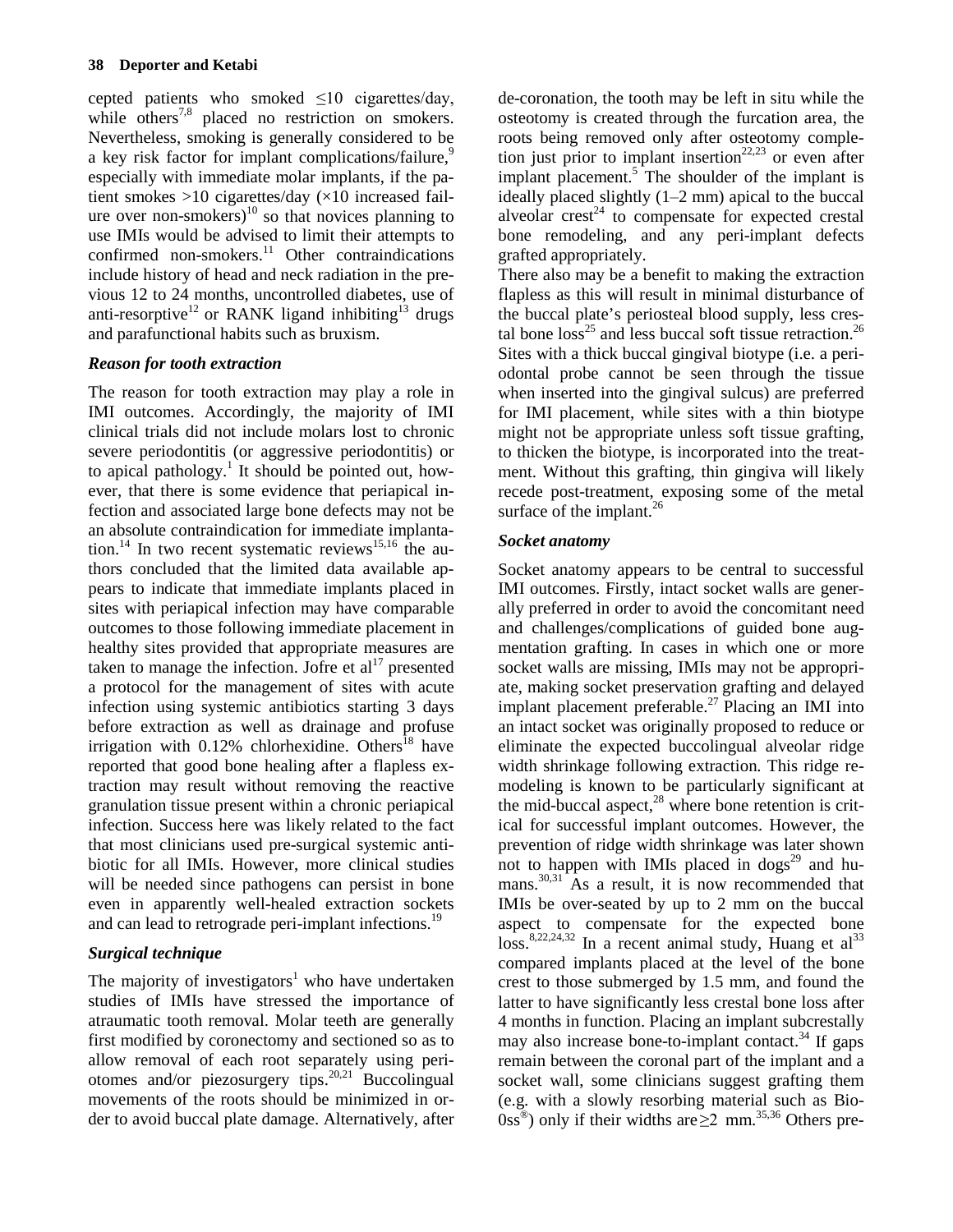fer to graft if a mid-buccal gap of  $\geq$ 1.25 mm and/or a mesial, distal or mid-lingual/palatal gap width of  $\geq$ 2.25 mm remains.<sup>37</sup> In addition to gap widths, thickness of the buccal bone wall is crucial.<sup>38,39</sup> Thus, if after implant placement buccal bone thickness is estimated to be <2 mm, and certainly 1 mm or less, in addition to grafting of any peri-implant gaps, buccal wall "over-augmentation" is prudent in order to minimize crestal bone  $loss^{32,33,40}$  In a recent report on a group of immediate anterior implants for which buccal bone over-augmentation grafting had not been carried out, using CBCT scans of the implants after 7 years in function, Benic et  $al<sup>41</sup>$  found no buccal bone remaining with one-third of the implants studied. The mean buccal bone thickness at the remaining sites was only 0.4±0.7 mm. "Platformswitching" (i.e. using a prosthetic abutment smaller in diameter than the implant prosthetic table) also will reduce crestal bone loss with wide diameter molar implants.<sup>42</sup> As already noted, consideration must be given to the associated gingival biotype since thick and wide gingiva promote preservation of both soft and hard tissues, while thin narrow gingival tissues predispose to gingival recession and crestal bone  $\arccos$ .  $43-45$ 

Inter-radicular septal/furcal bone (IRB) is another anatomic challenge with IMI placement. Under ideal circumstances, the buccal and lingual/palatal aspects of IRB can be maintained and used as buttresses to stabilize IMIs. Managing IRB varies in difficulty. Smith and  $Tarnow<sup>46</sup>$  classified molar sockets into three types based on the amount of inter-radicular septal bone remaining (Figure 1). Type A sockets were designated as those with sufficient bulk of IRB to contain the osteotomy in its entirety perhaps with the aid of osseodensification-type burs to expand rather than remove bone.<sup>47</sup> With this socket type, the authors recommended that an implant should be fully seated apico-coronally in IRB, and that any remaining root socket defects need not be grafted. Type B sockets were defined as those having sufficient IRB remaining to stabilize the implant, but not completely to house it. For this type  $(IRB < 3$  mm) in the mandible, Fugazzotto<sup>48</sup> suggested that rather than removing it or encountering bur chatter in drilling it, the first bur could be started at an angle near the base of the IRB. Once an entry point was established here in the absence of drifting or chatter, the bur could then be slowly up-righted as osteotomy preparation continued. Thereafter, each bur in sequence entered the site at a slightly less acute angle before being straightened up, so that at the end, the preparation would allow implant placement in the correct posi-

tion and stabilized by the buccal and lingual bone buttresses. Others have proposed removing all or part of the IRB, for example with round burs,<sup>49</sup> trephines<sup>50</sup> or piezo surgical tips before initiating osteotomy preparation with a pilot bur. To avoid final implant positioning being too far buccal in mandibular IMI sites, Hayacibara et  $al<sup>51</sup>$  preferred to initiate drilling towards the lingual aspect to minimize the extent of bur drift buccally. Finally, some clinicians have favored placement of Type B IMIs into one of the mandibular molar root sockets or in the palatal root sockets of maxillary molar,<sup>52</sup> but this is the least favorable approach as it results in poor restoration



**Figure 1. (a) The white circle in the left-hand drawing denotes the center of a Type A socket<sup>46</sup> into which an implant has been placed in the right-hand drawing. The implant is completely housed by the IRB***.* **(b) The white circle in the left-hand drawing denotes the center of a Type B socket<sup>46</sup> into which an implant has been placed in the right-hand drawing. The implant could not be completely housed by the IRB. (c) The white circle in the left-hand drawing of a Type C socket<sup>46</sup> highlights the missing IRB***.* **A wider diameter implant (right-hand drawing) was needed to allow it to contact as much of the socket wall bone as possible.**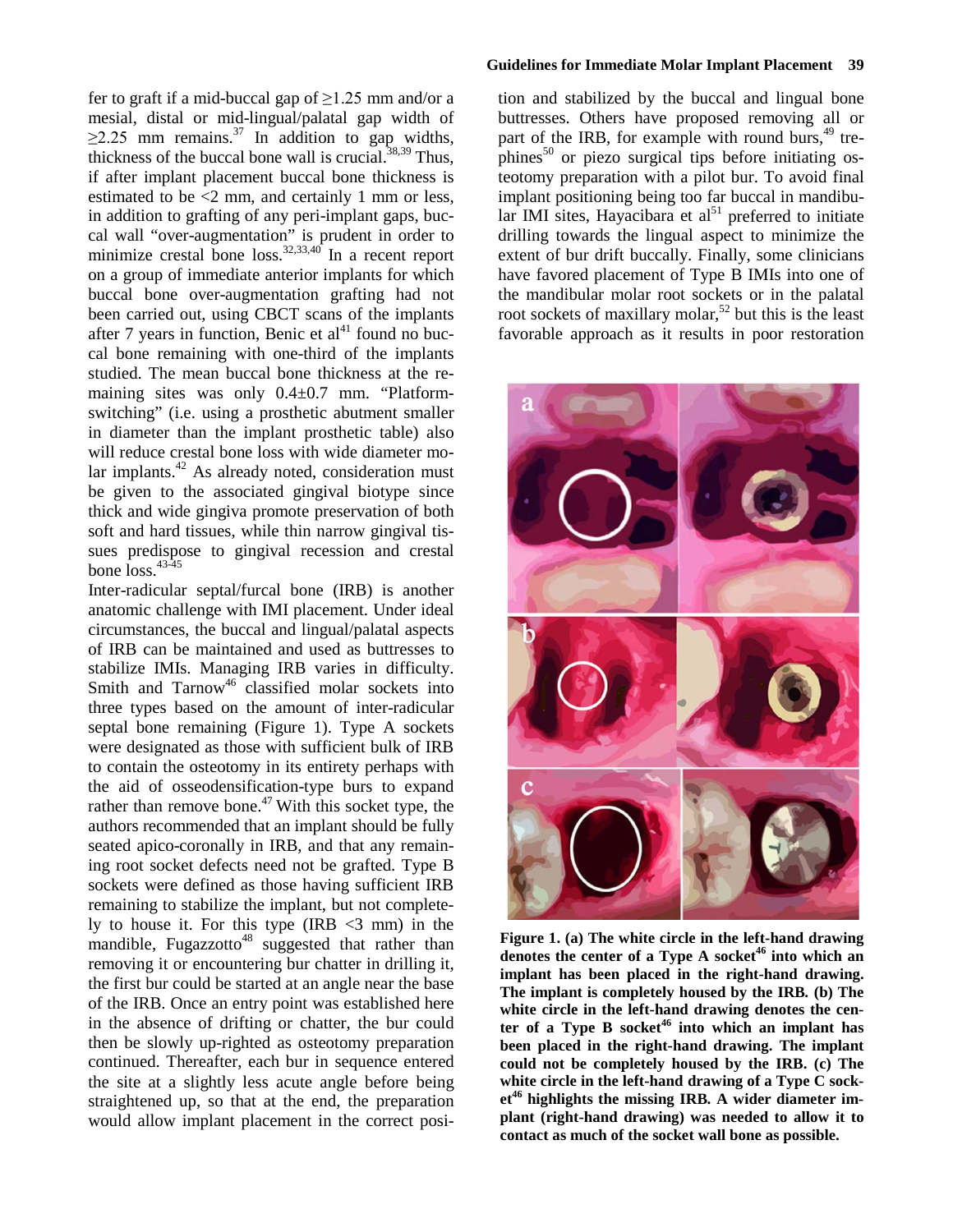emergence profiles and compromised homecare (Figure 2).

Type C sockets of Smith and  $Tarnow<sup>46</sup>$  classification are those with insufficient septal bone to stabilize the implant without engaging the socket walls for support. With this last socket type, the IRB will generally be removed and an implant of sufficient diameter placed so as to make maximal contact with the socket walls. With socket Types B and C in the mandible, in order to achieve maximum initial stability, it was stressed that the IMI apex must engage  $\geq$ 4 mm of native bone.

Investigators have used pre-op CBCT films to predict the risks of IMIs damaging the mandibular nerve or perforating the mandibular lingual bone plate. Froum et  $a^{53}$  suggested that it should be safe to place an IMI if the distance from root apices to the nerve canal is at least 6 mm as measured on CBCT, accepting that up to 4 mm of apical bone must be engaged to ensure adequate IMI stability. In another study, Lin et  $al<sup>54</sup>$  used CBCT cross-sectional views and virtual IMI placements to predict the risk of nerve damage. In a sample of 237 subjects, the mean distances between molar root apices and nerve canal (RAC) were  $7.0\pm2.9$  mm for the first molar and  $4.3\pm2.7$  mm for second molar sites. Nerve damage was likely to occur in 69.9% of the second molar sites, but the risk reduced to 35.4% at the first molar sites. The probability of nerve damage decreased by 26% with every 1-mm increase in RAC. The investigators also found that 57.5% of first molars and 62.3% of second molars had lingual mandibular ridge concavities, increasing the risk of lingual plate perforation and arterial damage. In another computer-based simulation study of IMI placement in the posterior mandible<sup>55</sup> the same investigators predicted that the risk of lingual plate perforation decreased by 34% for every 1-



**Figure 2. The implant was placed immediately into the distal root socket of the lower first molar and has resulted in a crown with poor emergence and impaired homecare.**

mm increase in RAC.

In the case of maxillary IMIs, there might be limited bone between the socket apex and the maxillary sinus.<sup>56</sup> In such sites, in order to develop sufficient bone to house an IMI, osteotomy preparation can include localized indirect, sinus floor elevation using osteotomes,  $5,57-60$  specialized burs<sup>61</sup> or piezoelectric tips.<sup>62</sup> Most commonly, particulate allograft or xenograft particles are used in these procedures to maximize new bone formation around the implant apex as shown by Summers in his classic paper on indirect osteotome-mediated, sinus floor elevation with delayed maxillary implant placement.<sup>63</sup> Alternatively, if the IRB was wide, Fugazzotto used a small diameter trephine to free a plug of bone in it, and subsequently imploded the plug as an autogenous graft, elevating the sinus membrane and providing a tented space in the sinus to receive the implant apex.<sup>59,64</sup> In sites with adequate bucco-palatal ridge width but limited subantral bone, sinus elevation grafting can sometimes be avoided by using a short wide  $\epsilon$ mm) implant (Figure 3).<sup>65</sup>

## *Implant design*

Investigators have used both cylindrical and tapered implant designs as IMIs. There may be some advantage with tapered designs in improving initial implant stability, especially in bone of low density. $66$ However, excessive taper might lead to increased early failure of wide diameter implants used as IMIs in the mandible possibly due to the excessive torque needed to install them, resulting in excessive compression of crestal bone and its resorption.<sup>49</sup> Atieh and Shahmiri $^{67}$  studied the effect of various degrees of implant taper on crestal bone of mandibular molar implants, using a finite element analysis model, and concluded that small taper angles (e.g.  $2-5^{\circ}$ ) placed less stress on crestal bone than larger ones (up to 14°) after the onset of implant function**.** 

Implant diameter also appears to be a factor in the survival of IMIs, assuming appropriate surgical technique and initial implant stability.<sup>68</sup> Most investigators have used IMI diameters >4.5 mm, <sup>1</sup> and some have recommended diameters  $\partial f$  mm in order to provide a prosthetic table that will allow the proper emergence profile for a molar crown, and reduce crestal stresses generated by the high biting forces typical of molar teeth.<sup>68</sup> Larger diameter implants often will permit shorter implants to be used, which is particularly helpful in the resorbed posterior mandible.<sup>69,70</sup> However, it must be kept in mind that the implant width should never compromise the final buccal bone thickness since if this is <1.8 mm thick,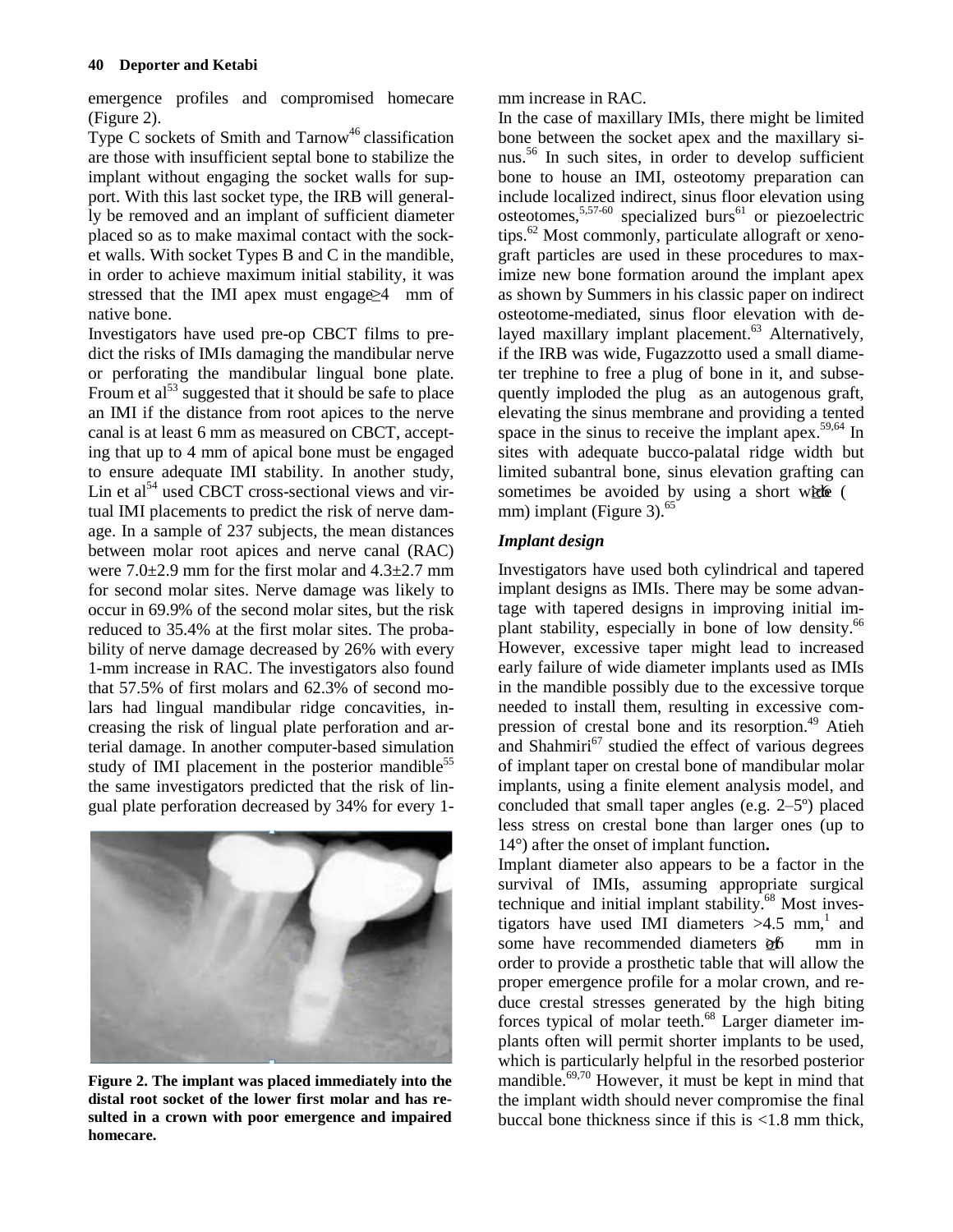

**Figure 3. (a) Failed endodontic treatment necessitated the removal of the maxillary right first molar which was de-coronated and sectioned to allow the roots to be removed individually. There was extensive periapical granulation tissue around the mesiobuccal root, and this was removed using curettes. An 8-mm diameter (ultra-wide) by 8-mm long moderately rough implant was inserted at the time. (b) The immediate postoperative radiograph taken at placement of the IMI. The site was developed using hand profilers which allowed localized sinus floor elevation without adding graft material. (c) The 6-year follow-up radiograph of the restored implant.**

stress on crestal bone will likely lead to loss in buc-

#### **Guidelines for Immediate Molar Implant Placement 41**

cal bone height. $38,71$  In order to avoid compromising buccal bone, thought should be given to using a smaller diameter implant and placing it slightly lingual.<sup>72</sup> In this case, it has been recommended that the implant be over-seated to a level ("running room") in bone that will allow development of an estheticallypleasing and hygienic emergence profile.<sup>46</sup> Alternatively, a 4.8-mm diameter implant with a coronal shoulder diameter of  $6.5$  mm could be used.<sup>48,59</sup> Ultra-wide implants with diameters of >6 mm to 9  $mm<sup>11,49</sup>$  are available in lengths as short as 7 mm. However, technical difficulties/complications can arise with these implants, especially in posterior mandible where the necessarily wide diameter burs can become locked in situ during use due to excessive friction, and where it might be difficult, if not impossible, to fully seat the implant 2 mm below the alveolar crest as recommended. $11,65$ 

### *Initial IMI stability*

As with delayed implant placement, IMIs must have good initial stability to integrate. The initial stability can be confirmed easily at the time of insertion of a cover screw. If the implant turns with tightening of the cover screw, it can be removed and replaced with one of greater diameter. Otherwise, implant placement should be aborted and the procedure converted to socket preservation.

Walker et al<sup>73</sup> conducted a study with  $174$  IMIs placed in mandibular first and second molar sites of 172 patients. Implants were inserted using a drill handpiece set to torque values (ITVs) of 15 (low), 30 (medium) or 50 (high) Ncm. Five of the implants could not be stabilized, necessitating their removal. Of the remaining 169 implants, at the time of implant installation 29% (n=49) showed low ITVs*,* 23% (n=39) had medium ITVs and 48% exhibited high ITVs*.* At the 3-month follow-up visit, cumulative survival rates for the implants with initial low ITVs was 86%, while survival for medium and high initial ITV implants were 90% and 96%, respectively. Gehrke et  $a^{74}$  compared ITVs for immediate vs. delayed implant placements, and reported that at all time periods (zero, 90 days and 150 days) ITVs were significantly lower with the immediately placed implants. Another finding was that ITVs in maxillary sites were significantly lower than in the mandible.

## *Submerged vs. non-submerged initial healing protocols*

Following IMI insertion, some investigators have stressed that wound closure and submerged healing are important in achieving osseointegration.<sup>6,40,48,59</sup>,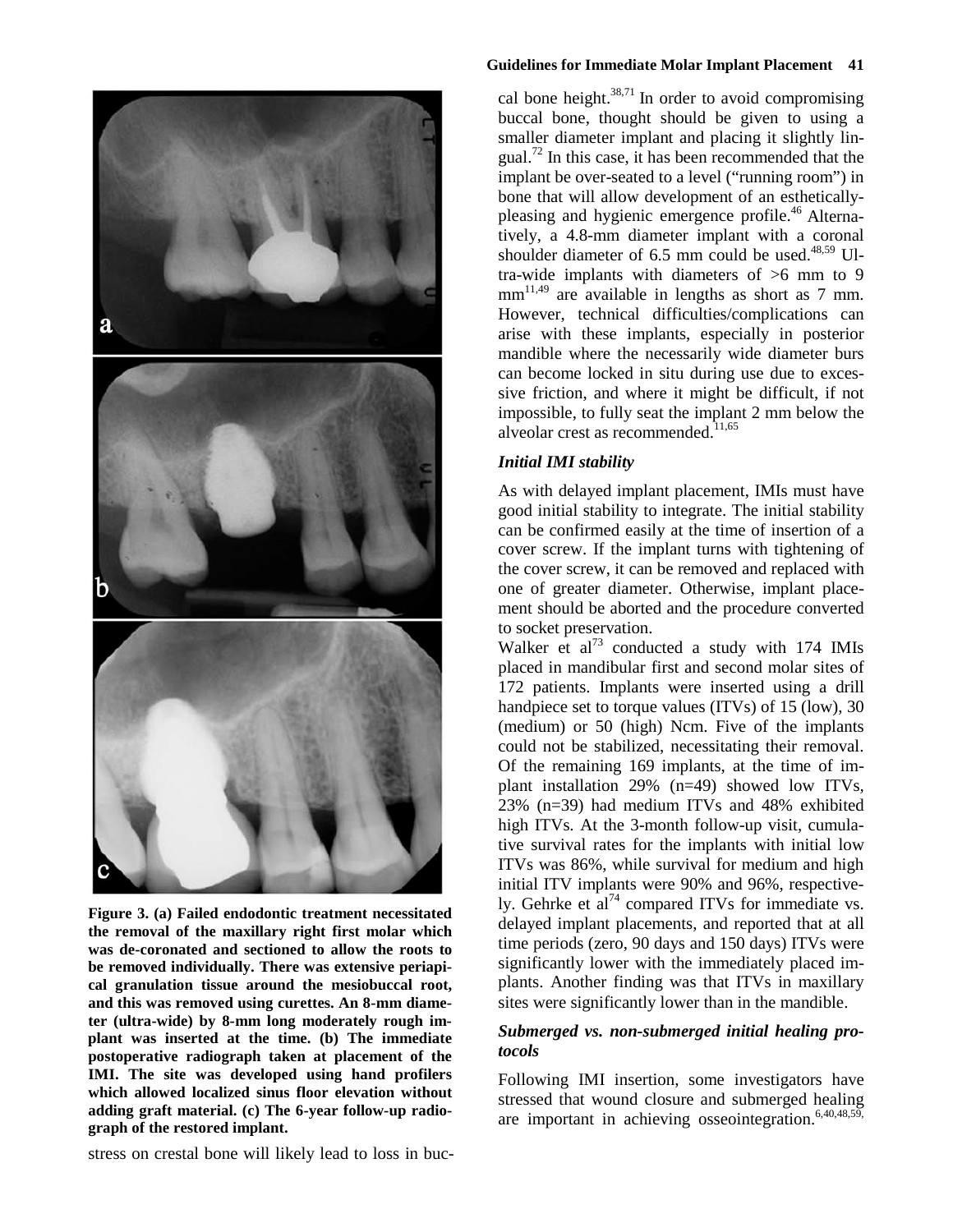

**Figure 4. Summary flowchart for IMI placement.**

Others made no attempt to cover the implant site relying only on soft tissue adaptation with or without gap grafting to promote site healing, thereby avoiding later re-entry.<sup>5,22,49,60,65</sup> Submerged healing is recommended for IMIs with low initial ITVs.

#### **Conclusions**

Installing immediate molar implants is a difficult procedure meant for skilled and experienced surgeons (see Figure 4). Proper case selection includes considering the reason for tooth extraction, the socket anatomy remaining after extraction, the dimensions of the inter-radicular bony septum, the appropriate implant shape, length and diameter, the depth and 3D positioning of implant insertion, the size of peri-implant gaps and the appropriateness of including soft tissue grafting at sites with a thin and/or narrow gingival biotype.

#### **Acknowledgements**

The authors wish to thank Mr. Ali Tavakoli, Office of Audio-Vision, Faculty of Dentistry, Islamic Azad University (Isfahan Branch) for preparing the drawings of socket types, and Mrs. Janissa Wong for secretarial assistance.

## **References**

- 1. Ketabi M, Deporter D. A systematic review of outcomes following immediate molar implant placement based on recently published studies. ClinImpl Dent Rel Dent 2016.
- 2. Dawson, A., & Chen S. (2006) The SAC Classification in Implant Dentistry, Quintessence, Berlin.
- 3. Sharan A, Madjar D. Maxillary sinus pneumatization following extractions: A radiographic study. Int J Oral Maxillofac Implants 2008; 23: 48-56.
- 4. Jemt, T, Olsson M, Renouard F, Stenport V, Friberg B. Early implant failures related to individual surgeons: An analysis covering 11,074 operations performed during 28 years. Clin Implant Dent Rel Res 2015; e-pub ahead of print: doi:10.1111/cid.12379.
- 5. Acocella A, Bertolai R, Sacco R. Modified insertion technique for immediate implant placement into fresh extraction socket in the first maxillary molar sites: A 3-year prospective study. Implant Dent 2010; 19: 220-228.
- 6. Hamouda N, Mourad S, El-Kenawy M, Maria O. Immediate implant placement into fresh extraction socket in the mandibular molar sites: A preliminary study of a modified insertion technique. Clin Implant Dent Rel Res 2015; 17: e107 e116.
- 7. Jiansheng H, Dongying X, Xianfeng W, et al. Clinical evaluation of short and wide-diameter implants immediately placed into extraction sockets of posterior areas: A 2-year retrospective study. J Oral Implantology 2012; XXXVIII, issue 6: 729-736.
- 8. Vandeweghe S, Ackermann A, Bronner J, et al. A retrospective, multicenter study on a novo wide-body implant for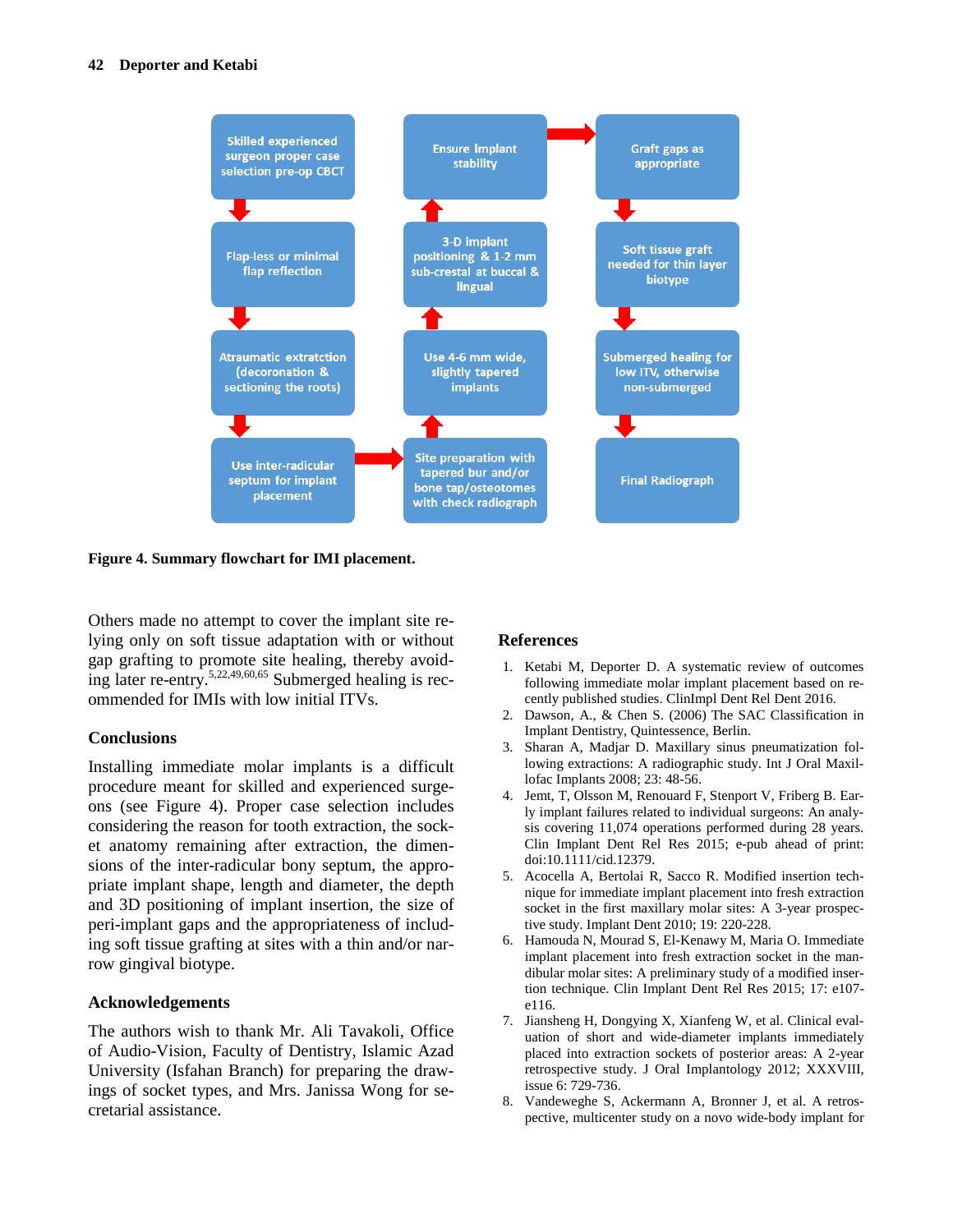#### **Guidelines for Immediate Molar Implant Placement 43**

posterior regions. Clin Implant Dent Rel Res 2012; 14: 281- 292.

- 9. Froum S. Dental Implant Complications: Biology, Prevention and Treatment. 2012; Ames IA, Wiley-Blackwell Publications, Hoboken, NJ.
- 10. Urban R, Kostopoulos L, Wenzel A. Immediate implant placement in molar regions: Risk factors for early failure. Clin Oral Implants Res 2012; 23: 220-227.
- 11. Vandeweghe S, De Bruyn H. The effect of smoking on early bone remodeling on surface modified Southern Implants®. Clin Implant Dent Rel Res 2011; 13: 206-214.
- 12. Marx R. A decade of bisphosphonate bone complications: What it has taught us about bone physiology. Int J Oral Maxillofac Implants 2014; 29: e247-e258.
- 13. Aragon-Ching J, Ning Y-M, Chen C, Dahut W. Higher incidence of osteonecrosis of the jaw in patients with metastatic castration resistant prostate cancer treated with antiangiogenic agents. Cancer Invest 2009; 27: 221-226.
- 14. Fugazzotto P. A retrospective analysis of immediately placed implants in 418 sites exhibiting periapical pathology: Results and clinical considerations. Int J Oral Maxillofac Implants 2012; 27: 194-202.
- 15. Lee CT, Chuang S-K, Stoupel J. Survival analysis and other clinical outcomes of immediate implant placement in sites with periapical lesions: Systematic review. Int J Oral Maxillofac Implants 2015; 30: 268-278.
- 16. Chrcanovic B, Martins M, Wennerberg A. Immediate placement of implants into infected sites: a systematic review. Clin Implant Dent Rel Res 2015; 17: e1-e16.
- 17. Jofre J, Valenzuela D, Quintana P, Asenjo-Lobos C. Protocol for immediate implant replacement of infected teeth. Implant Dent 2012; 21: 287-294.
- 18. Crespi R, Cappare P, Gastaldi G, Gherlone E. Reactive soft tissue preservation in large bone defects after tooth extraction: A cone beam study. Int J Oral Maxillofac Implants 2016; 31: 179-185.
- 19. Nelson S, Thomas G. Bacterial persistence in dentoalveolar bone following extraction: A microbiological study and implications for dental implant treatment. Clin Implant Dent Rel Res 2010; 12: 306-314.
- 20. Sharma S, Vidya B, Alexander M, Deshmukh S. Periotome as an aid to atraumatic extraction: A comparative double blind randomized controlled trial. J Maxillofac Oral Surger 2015; 14: 611-615
- 21. Bluz C, Szmukler-Moncler S. Atraumatic tooth extraction and immediate implant placement with piezosurgery: Evaluation of 40 sites after at least 1 year of loading. Int J Periodontics Rest Dent 2010;30: 355-363.
- 22. Rodrigez-Tizcareno M, Bravo-Flores C. Anatomically guided implant site preparation technique at molar sites. Implant Dent 2009; 5: 393-397.
- 23. Rebele S, Zuhr O, Huezeler M. Pre-extractive interradicular implant bed preparation: Case presentations of a novel approach to immediate implant placement at multi-rooted molar sites. Int J Periodontics Rest Dent 2014; 33: 88-96.
- 24. Fickl S, Zuhr O, Wachtel H, Bolz W, Huerzeler M. Tissue alterations after tooth extraction with and without surgical trauma: A volumetric study in the beagle dog. J Periodontology 2008; 35: 356-363.
- 25. BlancoJ, Alves CC, Nunez V, Aracil L, Muroz F, Ramos I. Biological width following immediate implant placement in the dog: Flap vs. flapless surgery. Clin Oral Implants Res 2010; 21: 624-631.
- 26. Koh R, Rudek I, Wang H-L. Immediate implant placement: Positives and negatives. Implant Dent 2010; 19: 98-104.
- 27. Tomlin E, Nelson S, Rossman J. Ridge preservation for implant therapy: A review of the literature. Open Dent J 2014; 8: 66-76.
- 28. Covani U, Ricci M, Bozzolo G, Mangano F, Zini A, Barone A. Analysis of the pattern of alveolar ridge remodeling following single tooth extraction. Clin Oral Implants Res 2011; 22: 820-825.
- 29. Araujo M, Sukekava F, Wennstrom J, Lindhe J. Tissue modeling following implant placement in fresh extraction sockets. Clin Oral Implants Res 2006; 17: 615-624.
- 30. Covani U, Cornelini R, Barone A. Bucco-lingual bone remodeling around implants placed into immediate extraction sockets. J Periodontology 2003; 74: 268-273.
- 31. Clementini M, Tiravia L, De Risi V, Vittorini O, Mannocci A, de Sanctis M. Dimensional changes after immediate implant placement with or without simultaneous regenerative procedures: A systematic review and meta-analysis. J Clin Periodontology 2015; 42: 666-677.
- 32. Tomasi C, Sanz M, Cocchinato D, Pjetursson B, et al. Bone dimensional variations at implants placed in fresh extraction sockets: A multilevel, multivariate analysis. Clin Oral Implants Res. 2010; 21: 30-36.
- 33. Huang B, Meng H, Zhu W, Witek L, et al. Influence of placement depth on bone remodeling around tapered internal connection implants: A histologic study in dogs. Clin Oral Implants Res 2015; 26: 942-949.
- 34. Calvo-Guirado J, Boquete-Castro A, Negri B, et al. Crestal bone reactions to immediate implants placed at different levels in relation to crestal bone. A pilot study in Foxhound dogs. Clin Oral Implants Res 2014; 25: 344-351.
- 35. Wilson T, Schenk R, Buser D et al. Implants placed in immediate extraction sites: A report of histologic and histometric analysis of human biopsies. Int J Oral Maxillofac Implants 1998; 13: 333-341.
- 36. Araujo M, Linde E, Lindhe J. Bio-Oss® Collagen in the buccal gap at immediate implants: A 6-month study in the dog. Clin Oral Implants Res 2011; 22: 1-8.
- 37. Botticelli D, Berglundh T, Lindhe J. Hard-tissue alterations following immediate implant placement in extraction sites. J Clin Periodontology 2004; 31: 820-828.
- 38. Spray J, Black C, Morris H, Ochi S. The influence of bone thickness on facial marginal bone response: Stage 1 placement through stage 2 uncovering. Annals Periodontology 2000; 5: 119-128.
- 39. Caneva M, Botticelli D, Rossi F et al. Influence of implants with different sizes and configurations installed immediately into extraction sockets on peri-implant hard and soft tissues: An experimental study in dogs. Clin Oral Implants Res 2012; 23: 396-401.
- 40. Matarasso S, Salvi G, Siciliano V, Cafiero C, Blasi A, Lang N. Dimensional ridge alterations following immediate implant placement in molar extraction sites: A six-month prospective cohort study with surgical re-entry. Clin Oral Implants Res 2009; 20: 1092-1098.
- 41. Benic G, Mokti M, Chen C-J, Weber H-P, Hammerle C, Gallucci G. Dimensions of buccal bone and mucosa at immediately placed implants after 7 years: A clinical and cone beam computed tomography study. Clin Oral Implants Res 2012; 23: 560-566.
- 42. Vandeweghe S, De Bruyn H. A within-implant comparison to evaluate the concept of platform switching: A randomized controlled trial. Eur J Oral Implantology 2012; 5: 253-262.